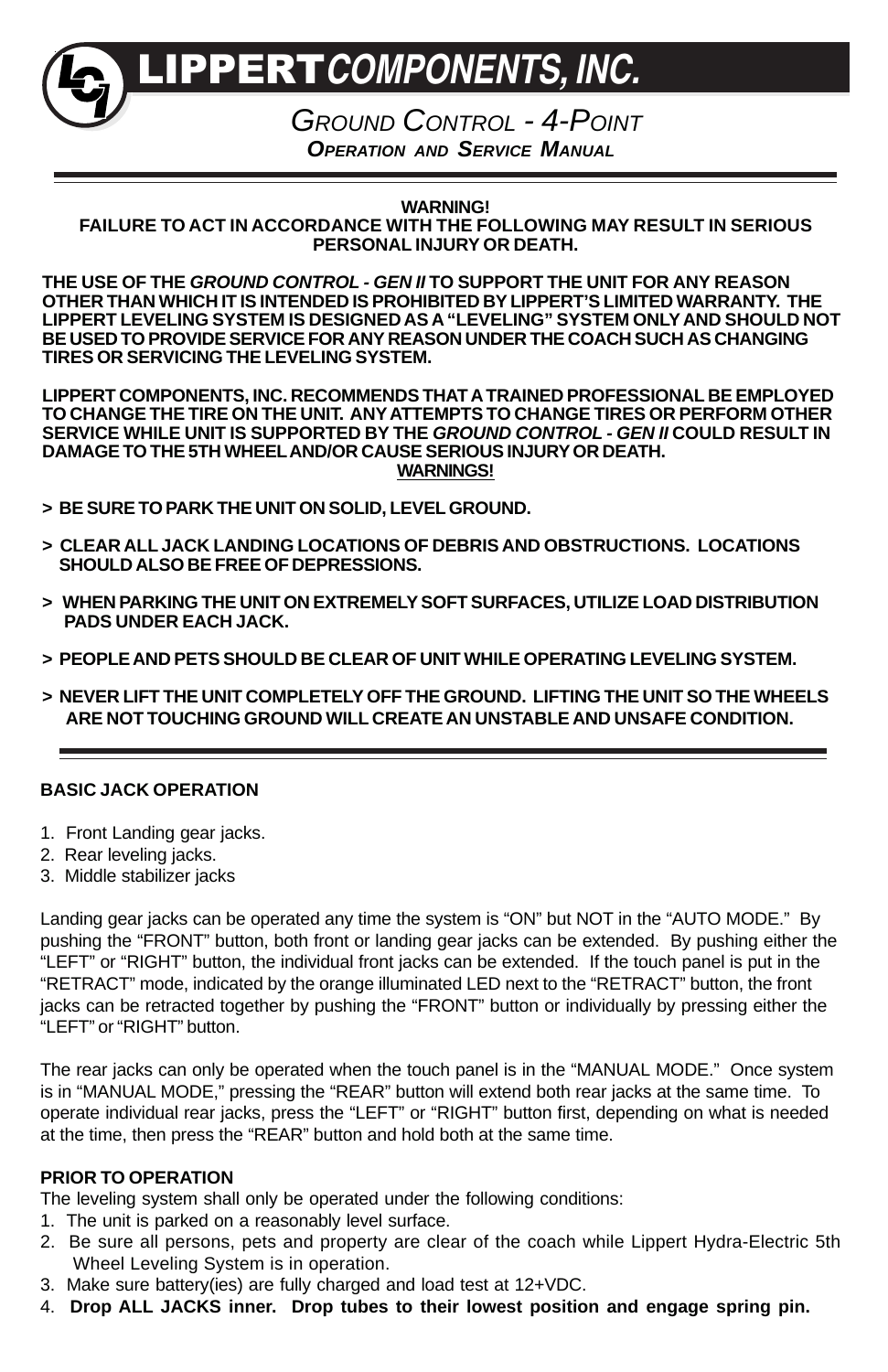### **DROPPING OFF UNIT**

- 1. **CAUTION! Loosen J.T. Strong Arm Stabilizer "T" handles. (If applicable.)**
- 2. Disconnect fifth wheel latch.
- 3. Turn battery power "ON."



- 4. Release all (4) inner jack legs by pulling on the quick release pins.
- 5. Push touch panel "ON/OFF," Fig. 2A to turn system on. LCD Screen lights up, Fig.2B.



**FIG. 2 - Touch Panel**

- 6. Push the DOWN ARROW to scroll to "DROP FRONT JACKS" option on LCD screen.
- **NOTE:** Orange arrow lights, Fig. 2C may come on, indication the current disposition of the unit, in this case the FRONT and RIGHT sides of the unit are low.
- 7. Push "ENTER." Both front landing gear jacks will go to ground and stop.
- 8. Push "FRONT" button to extend front landing gear jacks manually and lift front of vehicle to clear the 5th wheel hitch plate.
- 9. Pull tow vehicle away and park at a safe distance.
- 10. Push "AUTO LEVEL." The unit will commence to auto level by setting the landing gear jacks close to level. Rear-most jacks will extend to ground, followed by a second ground verification leveling jacks.
- 11. When auto level is complete, LCD indicates LEVEL SUCCESSFUL. **Jacks: Down** and the green light in the middle of the jack buttons will light Fig. 2A.
- 12. Tighten the J.T Strong Arm stabilizer "T" handles if applicable.

# **TAKING UP STRUT PIN SLOP (If J.T Strong Arm Stabilizers are installed ONLY!)**

- 1. After leveling is complete, LCD screen will read "LEVEL SUCCESSFUL/CHECK STABILIZERS."
- 2. Push "FRONT" button **momentarily** until front stabilizer pins are tight.
- 3. Push "REAR" button **momentarily** unit rear stabilizer pins are tight.
- 4. Push "ON/OFF" button to turn system off.



**FIG. 3 Touch Panel - Unit Level**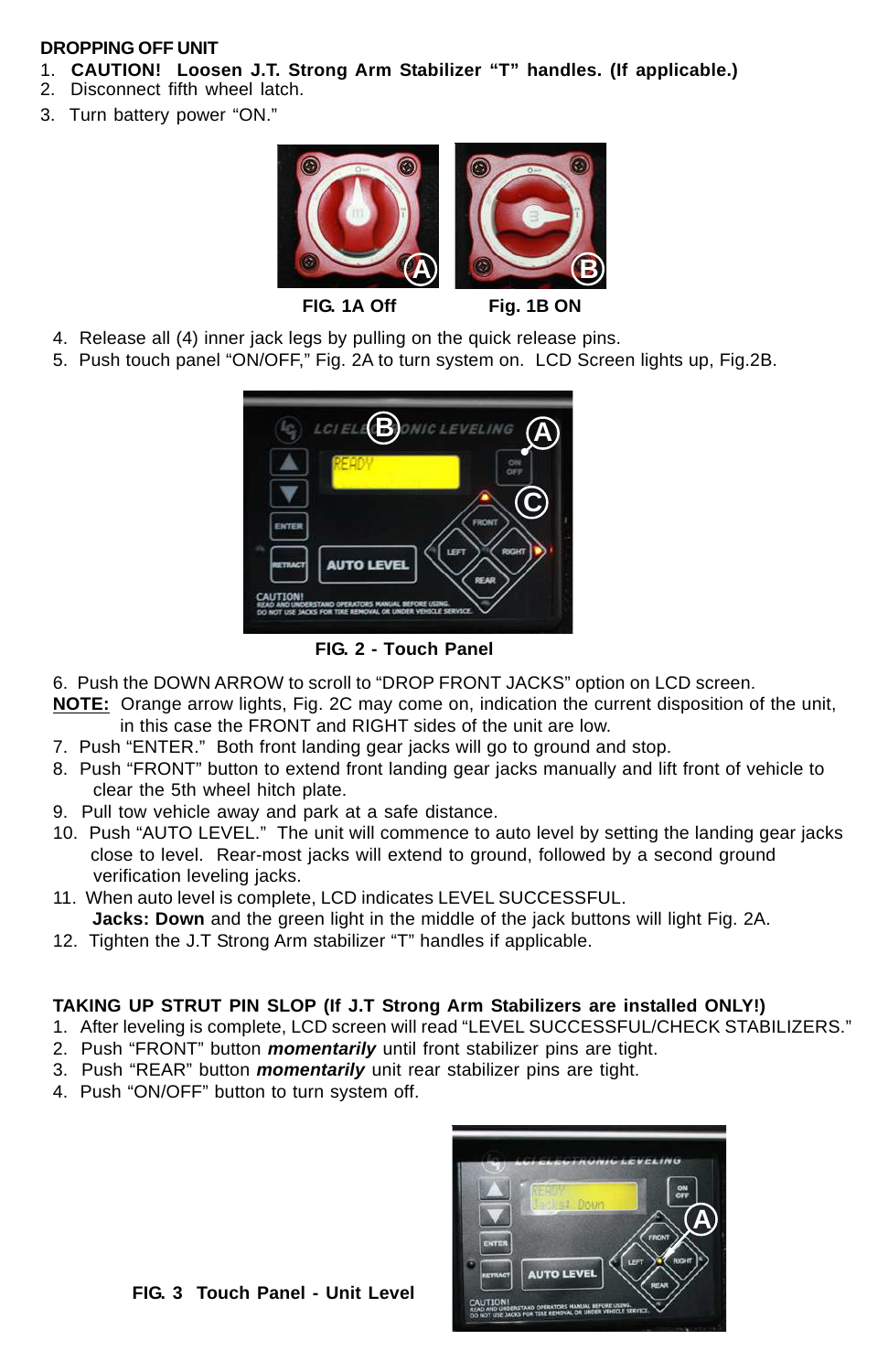## **RECONNECTING THE UNIT TO A TOW VEHICLE**

- 1. Be sure main power switch "ON."
- 2. **CAUTION! Loosen J.T. Strong Arm Stabilizer "T" handles. (If applicable.)**
- 3. Push Touch Pad "ON/OFF" button to turn system on.
- 4. Push "DOWN ARROW" to scroll to AUTO RETRACT REAR JACKS and push "ENTER." Rear jacks will full retract and stop.
- 5. Push "LEFT" & "RIGHT" button together. Front will raise to previous drop off height. Push "FRONT" button if more height is needed.
- 6. Back tow vehicle to align 5th wheel hitch.
- 7. Push "RETRACT" button. Orange LED will illuminate, Fig. 4
- 8. Push the scroll arrow to display "AUTO RETRACT ALL."
- 9. Push "ENTER." Landing Gear jacks will automatically retract and then stop.
- 10. Raise inner drop legs on all jacks (4) and secure with quick release pull pin..
- 11. Turn "ON/OFF" button off.

# **TRUCK HAULER OPERATION (MANUAL ONLY)**

- 1. **CAUTION! Loosen J.T. Strong Arm Stabilizer "T" handles. (If applicable.)**
- 2. Turn the Touch Panel "ON." LED lights up green.
- 3. Push "FRONT" button to extend FRONT jacks to gain height.
- 4. To retract jacks:
	- a. Push "RETRACT" button; Orange LED lights up.
	- b. Push the "FRONT" button to retract jacks and hook up vehicle. Once 5th wheel is coupled, push "FRONT" button and hold until jacks are fully retracted.
	- c. Let off "FRONT" button and push "ON/OFF" button to turn system off. Green light goes out.
	- d. Double check 5th wheel latch is secure and that all jacks are retracted.
	- e. Ready to tow.



# **ZERO SETTING THE CONTROL**

**NOTE:** Middle stabilizers are not used in this process.

- 1. Turn "ON/OFF" button "OFF"
- 2. Push "FRONT" button 10 times,
- 3. Push "REAR" button 10 times
- 4. Control will flash and beep, LCD says "ZERO POINT CALIBRATE"
- 5. Manually operate the jacks to attain unit level condition (use carpenter's level).
- 6. To memorize this level condition , press "ENTER"
- 7. LCD says "ZERO POINT STABILITY SUCCESSFULLY SET"
- 8. The control will then turn off.
- 9. Turn "ON/OFF" on to commence operation.